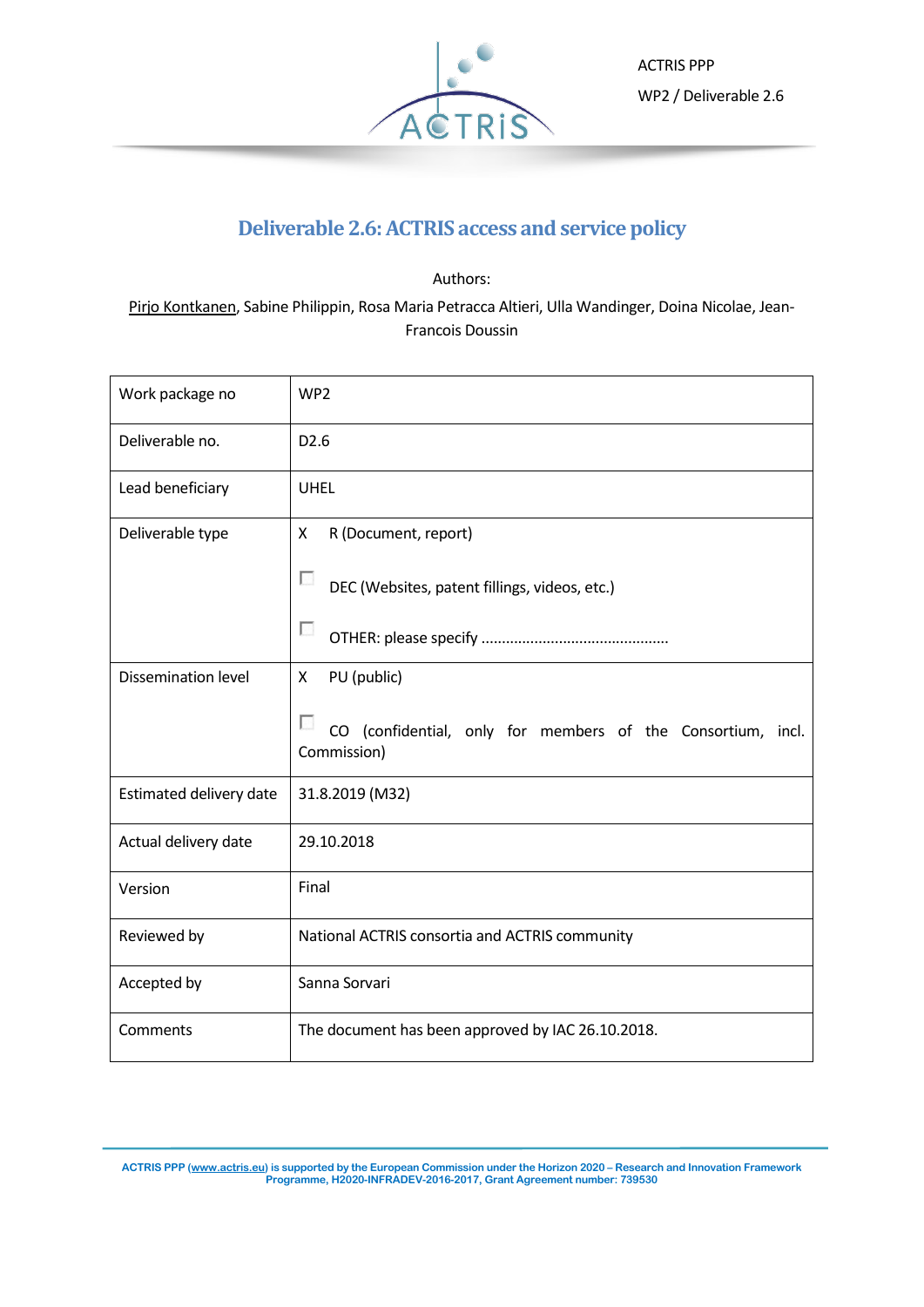# Contents

ACTRIS PPP (www.actris.eu) is supported by the European Commission under the Horizon 2020 – Research and Innovation Framework<br>Programme, H2020-INFRADEV-2016-2017, Grant Agreement number: 739530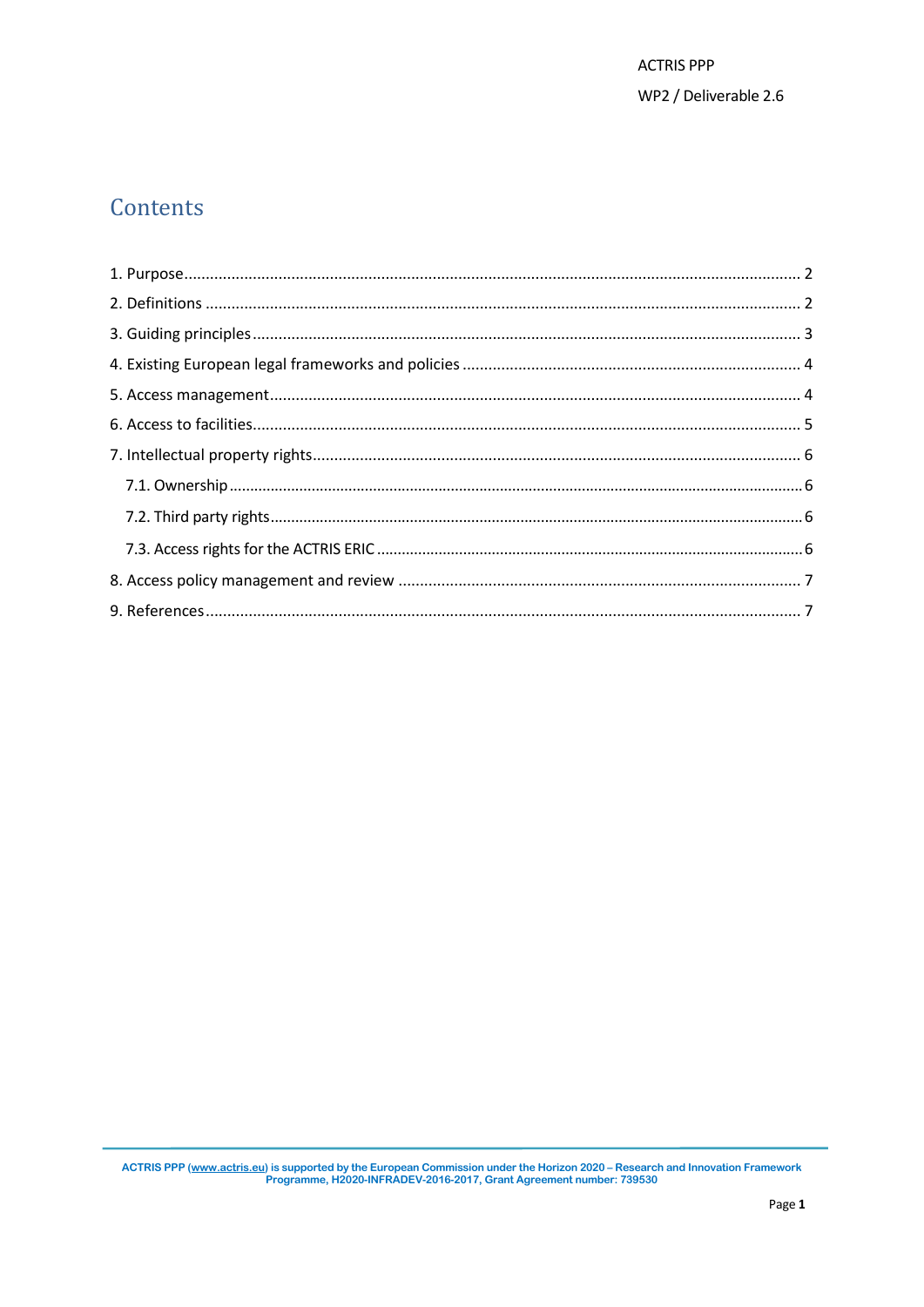### <span id="page-2-0"></span>**1. Purpose**

The purpose of this access and service policy document is to give guidelines and describe the general principles for access provided by ACTRIS to Users.

# <span id="page-2-1"></span>**2. Definitions**

"Access"meansthe legitimate and authorised physical, remote and virtual admission to, interactions with and use of Research Infrastructures and to services offered by Research Infrastructures to users.

"ACTRIS data" means ACTRIS data from observational National Facilities and exploratory National Facilities complying with the procedures established within ACTRIS.

A more detailed definition of ACTRIS data is given in the ACTRIS data policy.

"ACTRIS tools" mean both digital and non-digital tools for data and instrument operation offered by ACTRIS to users.

"Background" means data, databases, data products and data related tools or any other intellectual property rights generated before the access activities at the Central Facilities or National Facilities started.

"Competitive access" means access to the ACTRIS Central Facility and National Facility services through a selection process via SAMU.

"Excellence-driven access mode" means access primarily depending on the scientific excellence of an application.

"FAIR principles" means guiding principles to make data Findable, Accessible, Interoperable and Reusable.

"Free access" means free-of-charge access for Users.

"Market-driven access mode" means access defined through an agreement between the ACTRIS ERIC and the User, which may be tailored to the User needs.

"Technical need-driven access mode" means access primarily depending on the technical needs of the User to increase the performance and quality of its research activities.

"Physical access" means physically access of Users to the services of an ACTRIS Central Facility or National Facility.

"Remote access" means access to an ACTRIS Central Facility or National Facility without Users physically visiting the facility.

"SAMU" means the Service Access Management Unit of the ACTRIS Head Office.

"Side-ground" means data, databases, data products and data related tools or any other intellectual property rights generated at the same time the access activities at the Central Facilities or National Facilities take place but which are not generated as part of the access activities.

**ACTRIS PPP [\(www.actris.eu\)](http://www.actris.eu/) is supported by the European Commission under the Horizon 2020 – Research and Innovation Framework Programme, H2020-INFRADEV-2016-2017, Grant Agreement number: 739530**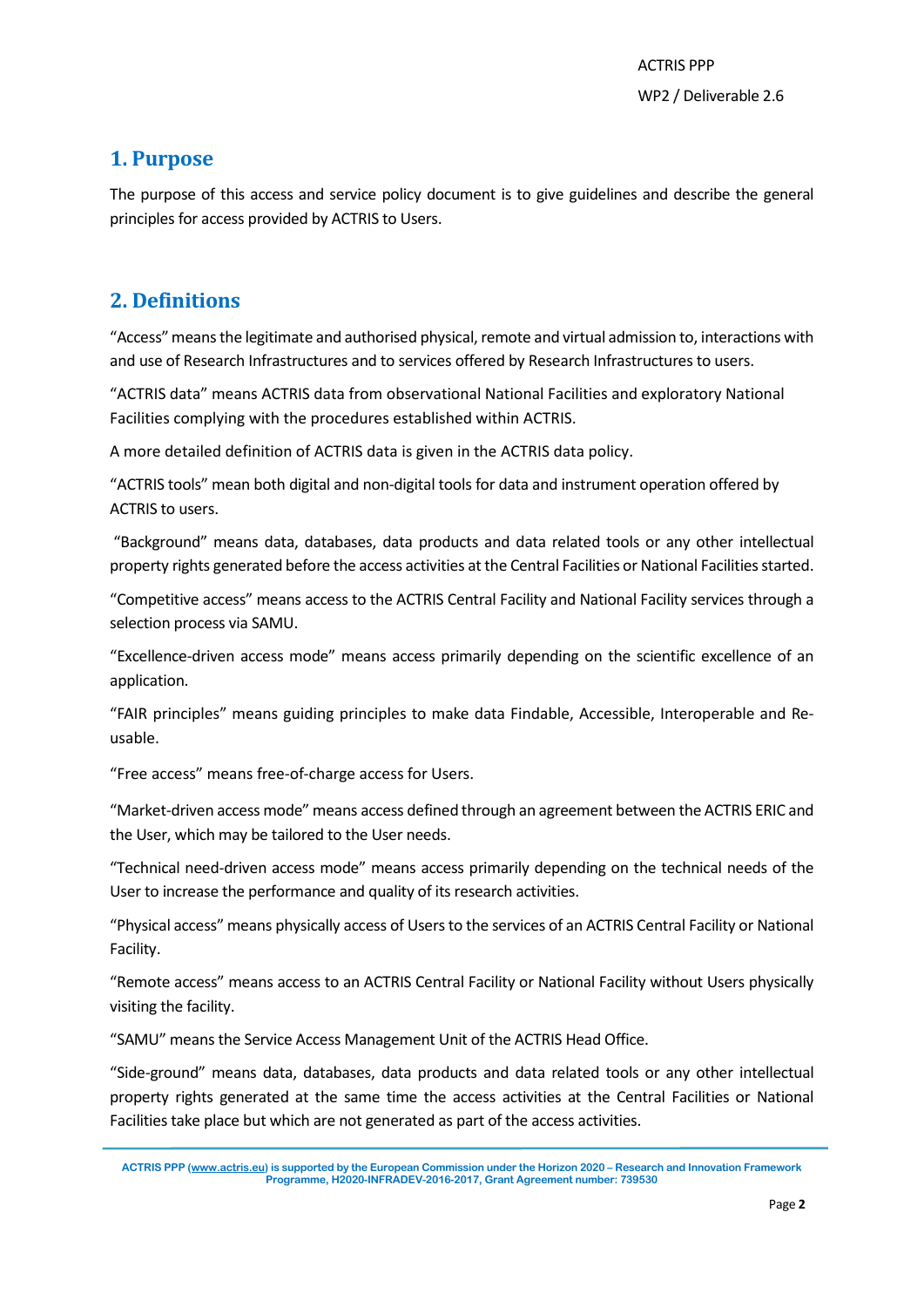"User" means a person, a team, or an institution from any sector, including public and private sector, making use of ACTRIS data or other ACTRIS services, including access to ACTRIS facilities.

"Virtual access" means Free access provided through communication networks.

"Wide access" means free and broadest possible access to ACTRIS data and digital services to guarantee maximum availability and visibility of the data and services provided by the Data Centre.

<span id="page-3-0"></span>For other definitions see ACTRIS glossary (reference in section 9).

# **3. Guiding principles**

ACTRIS ERIC shall provide Physical access, Remote access and Virtual access to resources and services for the science community to conduct research and foster innovation. ACTRIS promotes open access to the services provided by the ACTRIS Central Facilities and National Facilities for all Users in order to conduct scientific experiments, use the state-of-the art research instruments and equipment, and benefit from technical services (e.g., calibrations), expert support, and training and educational services, or access specific ACTRIS Data Centre services. ACTRIS is committed to provide access to its services and resources according to the User needs but within the limits of the facilities' capacities.

Virtual, Physical and Remote access to the Central Facilities and National Facilities is centrally coordinated by the ACTRIS ERIC. Users will access the ACTRIS services through a single entry point. Virtual access is Wide access to ACTRIS data and digital tools and does not require a selection process. Competitive access is Physical or Remote access to the ACTRIS Facilities, including access to specific services offered by the Data Centre and shall be managed by the SAMU and requires a selection process.

ACTRIS aims at providing Free access for users, where possible. Virtual access to ACTRIS data and digital tools is Free access, and is given in compliance with the ACTRIS data policy. Virtual access to other ACTRIS tools may also be freely accessible. Competitive access to ACTRIS services is made on User demand and might involve User fees. Detailed guidelines shall be given in the ACTRIS Access Management Plan.

Wide publicity measures and outreach activities will be implemented to advertise the opportunities of ACTRIS services.

A mechanism for User feedback will be implemented by SAMU to regularly collect information from the User on the range and quality of the ACTRIS services and to properly tailor them according to evolving User needs.

All Topical Centres and the Data Centre shall provide either Physical or Remote access or both, although the level of services may vary. National Facilities may also provide access.

ACTRIS standards as defined in the ACTRIS ERIC Technical and Scientific Description or ACTRIS ERIC internal rules shall be applied to all access services.

**ACTRIS PPP [\(www.actris.eu\)](http://www.actris.eu/) is supported by the European Commission under the Horizon 2020 – Research and Innovation Framework Programme, H2020-INFRADEV-2016-2017, Grant Agreement number: 739530**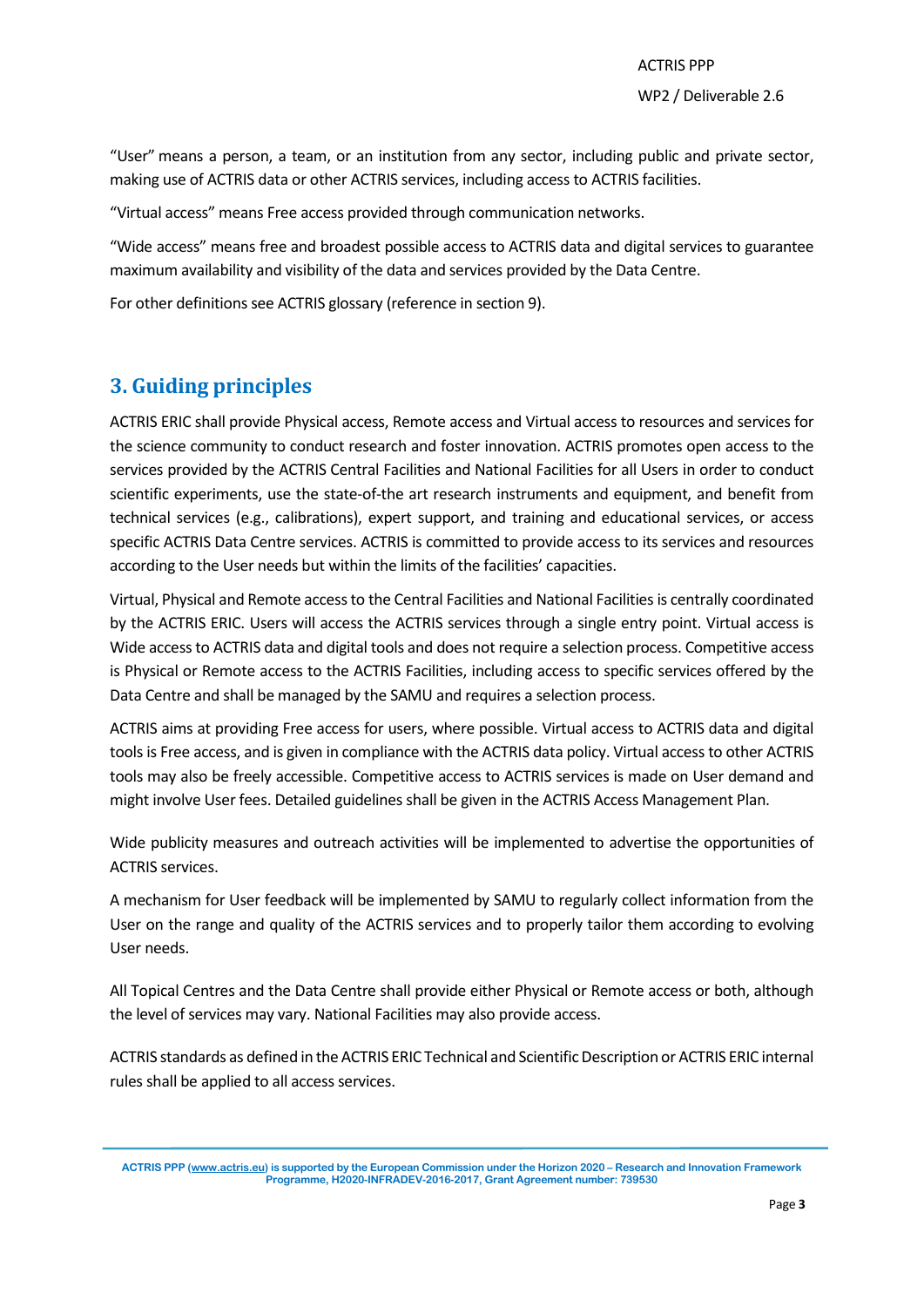ACTRIS ERIC shall respect and comply with any European and national legislation as applicable regarding the protection of personal data and privacy, environmental science data as well as health and safety at work.

Ethical guidelines approved by the ACTRIS ERIC General Assembly for ACTRIS shall be applied to this Access and service policy.

# <span id="page-4-0"></span>**4. Existing European legal frameworks and policies**

This access policy takes into account the overall European legal framework related to environmental data, information and databases, health and safety at work, in particular the

- Aarhus Convention (access to environmental data),
- Council Directive 89/391/EEC of 12 June 1989 on the introduction of measures to encourage improvements in the safety and health of workers at work,
- Directive 2007/2/EC of the European Parliament and of the Council of 14 March 2007 on establishing an Infrastructure for Spatial Information in the European Community (INSPIRE) (sharing of the spatial information among public sector organisations and access to the spatial data),
- Directive 96/9/EC of the European Parliament and of the Council of 11 March 1996 on the legal protection of databases,
- Directive 2009/24/EC of the European Parliament and of the Council of 23 April 2009 on the legal protection of computer programs,
- Directive 2003/98/EC of the European Parliament and of the Council of 17 November 2003 on the re-use of public sector information and amendments to it,
- European Charter for Access to Research Infrastructures (principles and guidelines for access policies), and
- OECD Principles and Guidelines for Access to Research Data from Public Funding.

This access and service policy acknowledges the ongoing work of the European Commission to foster the FAIR principles for data access, sharing and use. This access policy also acknowledges the relevant international initiatives for the observation of the Earth System (e.g. GEOSS) and national policies and legislations with the aim of full and open exchange of data and metadata and providing access to elaborated data products with minimum time delay and at possible no costs.

# <span id="page-4-1"></span>**5. Access management**

Physical access and Remote access of the Users to ACTRIS services is centralized via the SAMU. SAMU provides information about the access and represents the interface between the Users and the services offered. SAMU shall be responsible for establishing and managing the competitive access process during

**ACTRIS PPP [\(www.actris.eu\)](http://www.actris.eu/) is supported by the European Commission under the Horizon 2020 – Research and Innovation Framework Programme, H2020-INFRADEV-2016-2017, Grant Agreement number: 739530**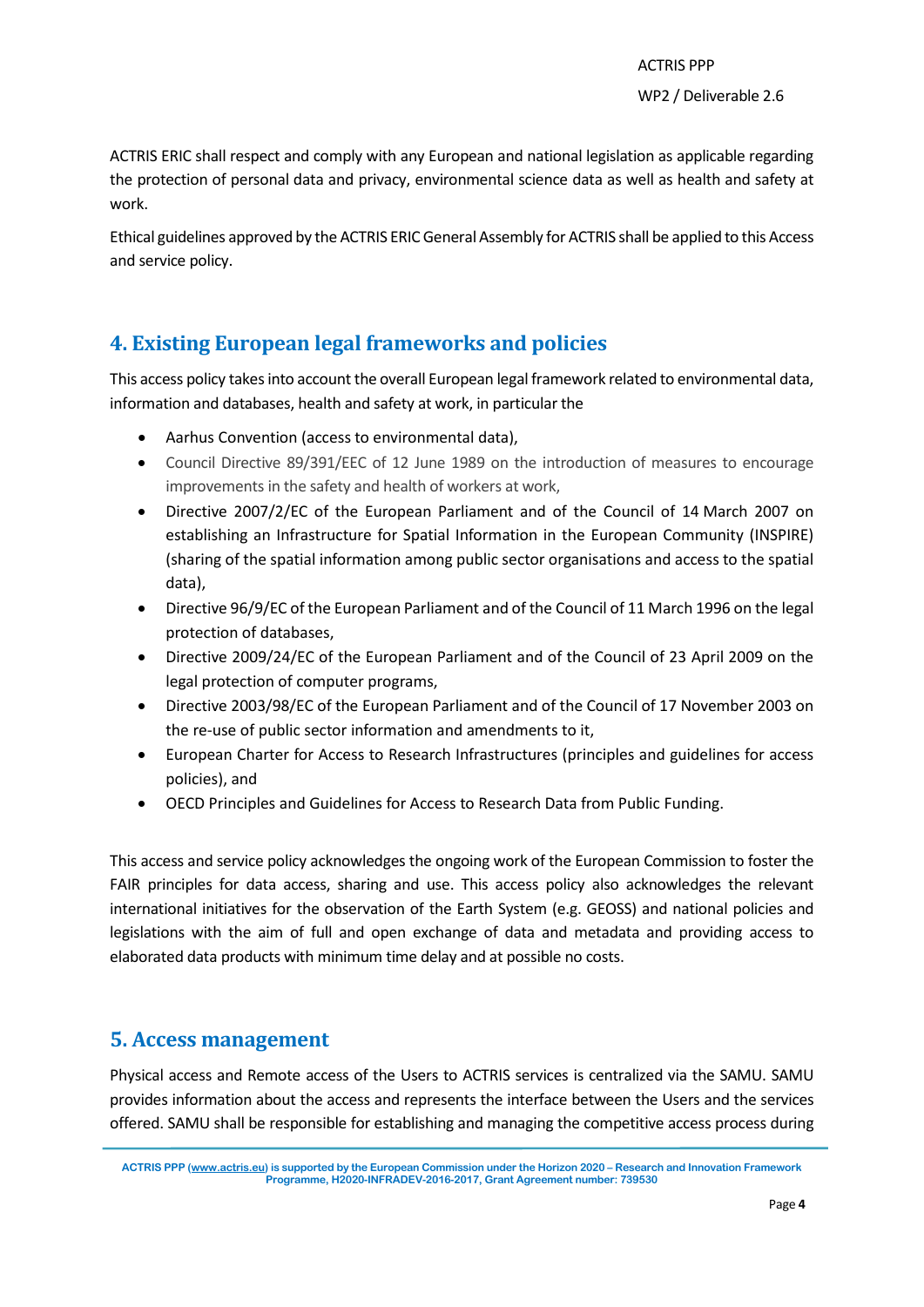all its relevant phases. SAMU shall interact with the Central Facilities and National Facilities to maintain the portfolio of the ACTRIS services.

In order to be granted access to ACTRIS services, Users shall submit an application to the SAMU. The selection process may involve multiple stages. Applications shall be i) validated by the SAMU for eligibility, ii) validated by the access providers to check availability of services the existing capacity, as well as the feasibility and timing of the access request, iii) selected according to defined criteria and access modes (Excellence-driven access mode, Technical need-driven access mode, and Market-driven access mode). In case of peer-review, a specific panel will be set up for scientific and technical evaluation. The composition and the functioning of the panel are based on principles of transparency, fairness and impartiality.

SAMU shall inform the applicants on the acceptance or rejection of their request, as well as any revisions that may be needed to the applications. After the application has been approved, SAMU shall assist the Users to have access to the applied services. SAMU collects feedbacks from Users and provides information about the results and publications to all interested.

Detailed information about the access management and process shall be provided in the ACTRIS Access and Management Plan and be available on the ACTRIS website.

### <span id="page-5-0"></span>**6. Access to facilities**

In case of Physical and Remote access, the Central Facilities and National Facilities shall provide the requested services in accordance with the approved application and shall ensure smooth access to services and logistics for Users, supported if needed by the SAMU. On-site support and guidance shall be provided to Users. Virtual access is not competitive and will be provided directly by the ACTRIS ERIC.

Users are responsible for complying with any applicable national legislations and host institutions regulations, especially safety regulations.

Users shall be responsible for their own insurances. The hosting institutions have the right to request that certain insurances are taken and also to request proof for that.

Users are encouraged to disseminate the results from work done through the provided access in peerreviewed publications, and shall acknowledge the contribution and support provided by ACTRIS. In accordance with good scientific practice, Users are expected to acknowledge the use of the facility and the contribution of those persons working at the ACTRIS facilities. Users are normally expected to make their publications available through open access repositories.

ACTRIS ERIC promotes FAIR principles which shall be applied to data resulting fromaccess services. Central Facilities and National Facilities shall contribute to ensure the quality of the data. ACTRIS ERIC shall offer the Users the possibility to submit their data resulting from the access to the ACTRIS Data Centre where it will be archived and made available in accordance with the ACTRIS Data Management Plan and the ACTRIS data policy immediately or after an agreed period of time.

**ACTRIS PPP [\(www.actris.eu\)](http://www.actris.eu/) is supported by the European Commission under the Horizon 2020 – Research and Innovation Framework Programme, H2020-INFRADEV-2016-2017, Grant Agreement number: 739530**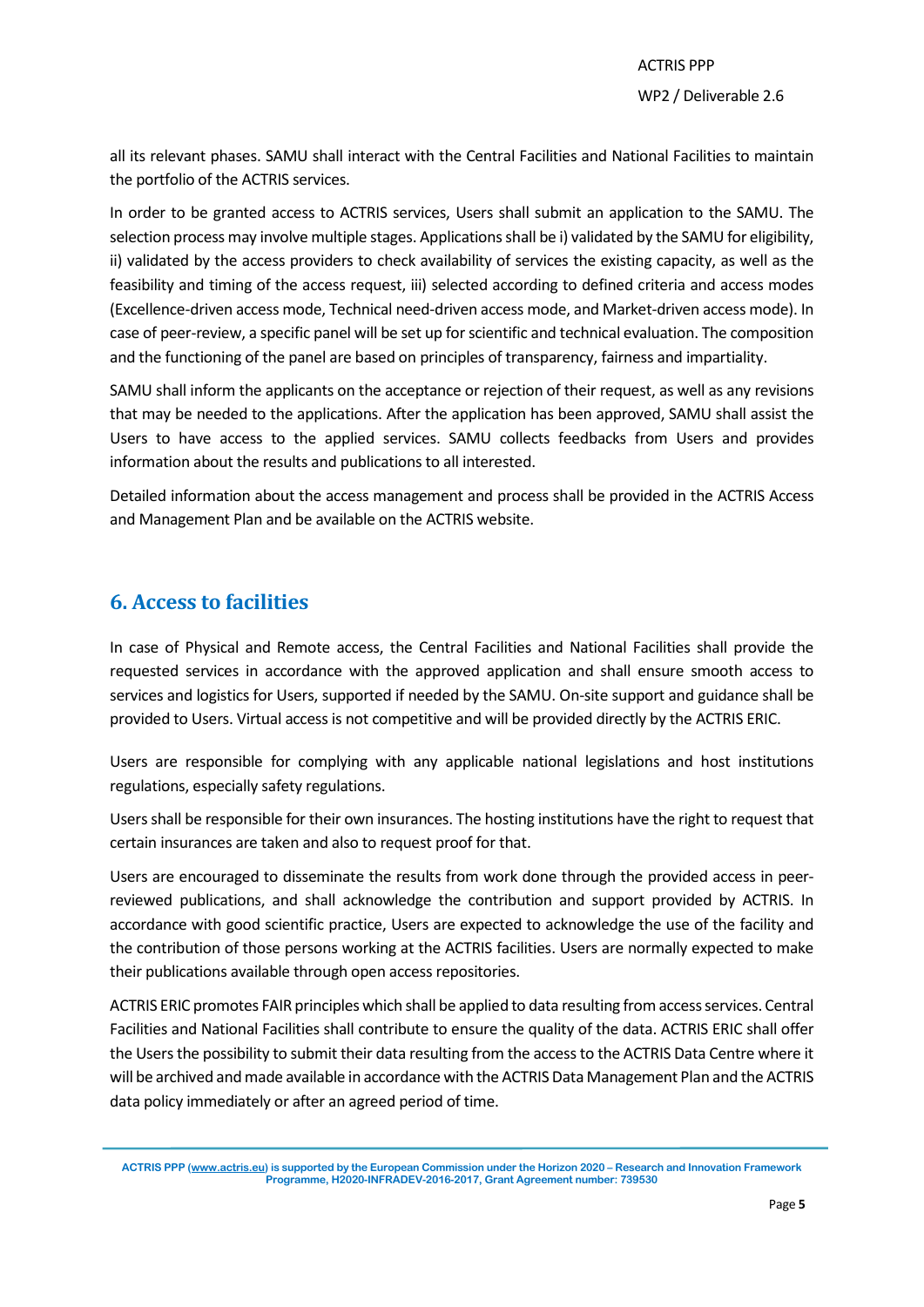No warranties are given by the ACTRIS ERIC, the National Facilities, the Data Centre or the Topical Centres and they disclaim any express and implied warranties of non-infringement of third party intellectual property rights, patentability, safety, industrial or commercial suitability or fitness for a particular purpose of the data, tools, products or services provided in accordance with this policy.

# <span id="page-6-0"></span>**7. Intellectual property rights**

#### <span id="page-6-1"></span>**7.1. Ownership**

Ownership and intellectual property rights to any data or data related tools, databases, software, prototypes, new tools or methodologies or any other products that are generated in relation to the access shall belong to those who have generated them in accordance with the applicable legislation. Those who have jointly generated work shall have joint ownership and they shall agree separately upon the conditions of the joint ownership.

Those who have generated Background or Side-ground shall own all rights to the Background and Sideground.

#### <span id="page-6-2"></span>**7.2. Third party rights**

Third party rights are intellectual property rights which the ACTRIS ERIC, the National Facilities and/or the Central Facilities have not generated themselves and do not own. If ACTRIS ERIC, the National Facilities, or the Central Facilities use such third party rights as part of their own intellectual property, they have to ensure that the intellectual property rights of the third parties are respected and that they have the authorisation of the right holders to grant access rights in accordance with this policy.

#### <span id="page-6-3"></span>**7.3. Access rights for the ACTRIS ERIC**

If the Users submit their data resulting from the access to the ACTRIS Data Centre, the Users shall give to the ACTRIS ERIC a worldwide, free of charge, perpetual, transferable, non-exclusive right to use for any purpose the data and related documents generated by them within the Physical, Remote or Virtual access. This right includes, but is not restricted to, the right to modify, reproduce, sublicense, incorporate to other data, other databases or other tools as well as produce new developments.

For justified and legitimate reasons ACTRIS ERIC may allow exceptions to the expected access rights, for example, when use of the results by ACTRIS could jeopardize a potential industrial/commercial use, violate the rules on personal data protection or on confidentiality forsecurity reasons, or for any other legitimate reason to be agreed upon in writing case by case basis. Such exceptions are agreed upon with the ACTRIS ERIC.

Access rights to Background and Side-ground are agreed upon separately in writing.

**ACTRIS PPP [\(www.actris.eu\)](http://www.actris.eu/) is supported by the European Commission under the Horizon 2020 – Research and Innovation Framework Programme, H2020-INFRADEV-2016-2017, Grant Agreement number: 739530**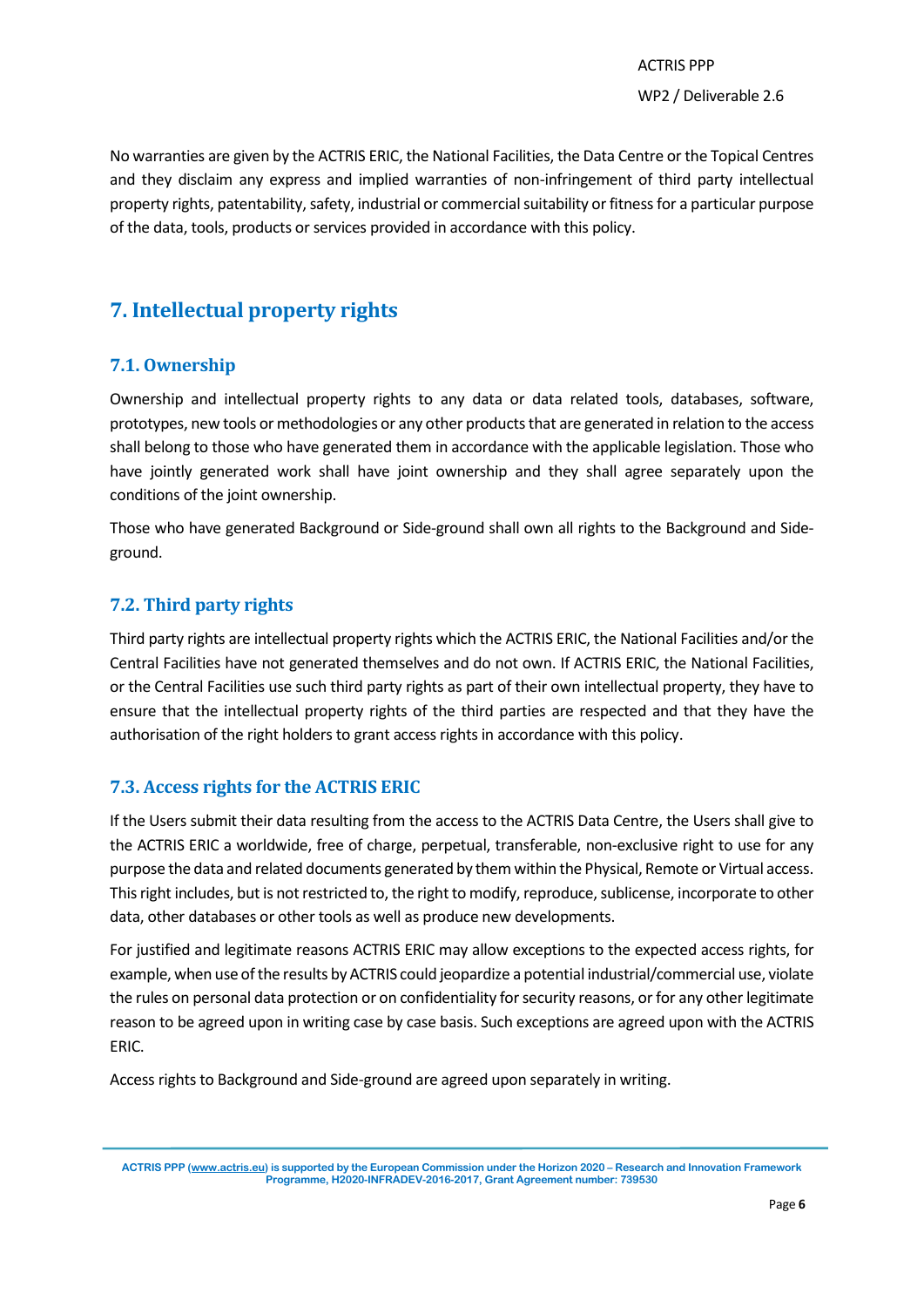# <span id="page-7-0"></span>**8. Access policy management and review**

ACTRIS ERIC shall administer this access and service policy and ensure that it is respected and adopted within ACTRIS by monitoring its implementation.

ACTRIS ERIC shall review and, when needed, update this access and service policy as a part of the regular reviews of the ACTRIS and its operations. Amendments to this policy shall be approved by the ACTRIS ERIC General Assembly.

### <span id="page-7-1"></span>**9. References**

Aarhus Convention [http://www.unece.org/fileadmin/DAM/env/pp/documents/cep43e.pdf.](http://www.unece.org/fileadmin/DAM/env/pp/documents/cep43e.pdf)

ACTRIS Access Management Plan

ACTRIS Data Management Plan

ACTRIS data policy

ACTRIS ERIC Technical and Scientific Description

ACTRIS ethical guidelines

ACTRIS glossary [https://www.actris.eu/About/ACTRIS/ACTRISglossary.aspx.](https://www.actris.eu/About/ACTRIS/ACTRISglossary.aspx)

Commission working group on FAIR principles [http://ec.europa.eu/transparency/regexpert/index.cfm?do=groupDetail.groupDetail&groupID=3464.](http://ec.europa.eu/transparency/regexpert/index.cfm?do=groupDetail.groupDetail&groupID=3464)

Council Directive 89/391/EEC of 12 June 1989 on the introduction of measures to encourage improvements in the safety and health of workers at work [https://eur-lex.europa.eu/legal](https://eur-lex.europa.eu/legal-content/EN/ALL/?uri=CELEX:31989L0391)[content/EN/ALL/?uri=CELEX:31989L0391.](https://eur-lex.europa.eu/legal-content/EN/ALL/?uri=CELEX:31989L0391)

Directive 96/9/EC of the European Parliament and of the Council of 11 March 1996 on the legal protection of databases [http://eur-lex.europa.eu/legal-content/EN/ALL/?uri=CELEX:31996L0009.](http://eur-lex.europa.eu/legal-content/EN/ALL/?uri=CELEX:31996L0009)

Directive 2003/98/EC of the European Parliament and of the Council of 17 November 2003 on the re-use of public sector information and amendments to it [http://eur-lex.europa.eu/legal](http://eur-lex.europa.eu/legal-content/en/ALL/?uri=CELEX:32003L0098)[content/en/ALL/?uri=CELEX:32003L0098,](http://eur-lex.europa.eu/legal-content/en/ALL/?uri=CELEX:32003L0098) [http://eur-lex.europa.eu/eli/dir/2013/37/oj.](http://eur-lex.europa.eu/eli/dir/2013/37/oj)

Directive 2007/2/EC of the European Parliament and of the Council of 14 March 2007 establishing an Infrastructure for Spatial Information in the European Community (INSPIRE[\) http://eur](http://eur-lex.europa.eu/legal-content/en/ALL/?uri=CELEX%3A32007L0002)[lex.europa.eu/legal-content/en/ALL/?uri=CELEX%3A32007L0002.](http://eur-lex.europa.eu/legal-content/en/ALL/?uri=CELEX%3A32007L0002)

Directive 2009/24/EC of the European Parliament and of the Council of 23 April 2009 on the legal protection of computer program[s http://eur-lex.europa.eu/legal](http://eur-lex.europa.eu/legal-content/EN/ALL/?uri=CELEX%3A32009L0024)[content/EN/ALL/?uri=CELEX%3A32009L0024.](http://eur-lex.europa.eu/legal-content/EN/ALL/?uri=CELEX%3A32009L0024)

European Charter for Access to Research Infrastructures [https://ec.europa.eu/research/infrastructures/pdf/2016\\_charterforaccessto-ris.pdf.](https://ec.europa.eu/research/infrastructures/pdf/2016_charterforaccessto-ris.pdf)

**ACTRIS PPP [\(www.actris.eu\)](http://www.actris.eu/) is supported by the European Commission under the Horizon 2020 – Research and Innovation Framework Programme, H2020-INFRADEV-2016-2017, Grant Agreement number: 739530**